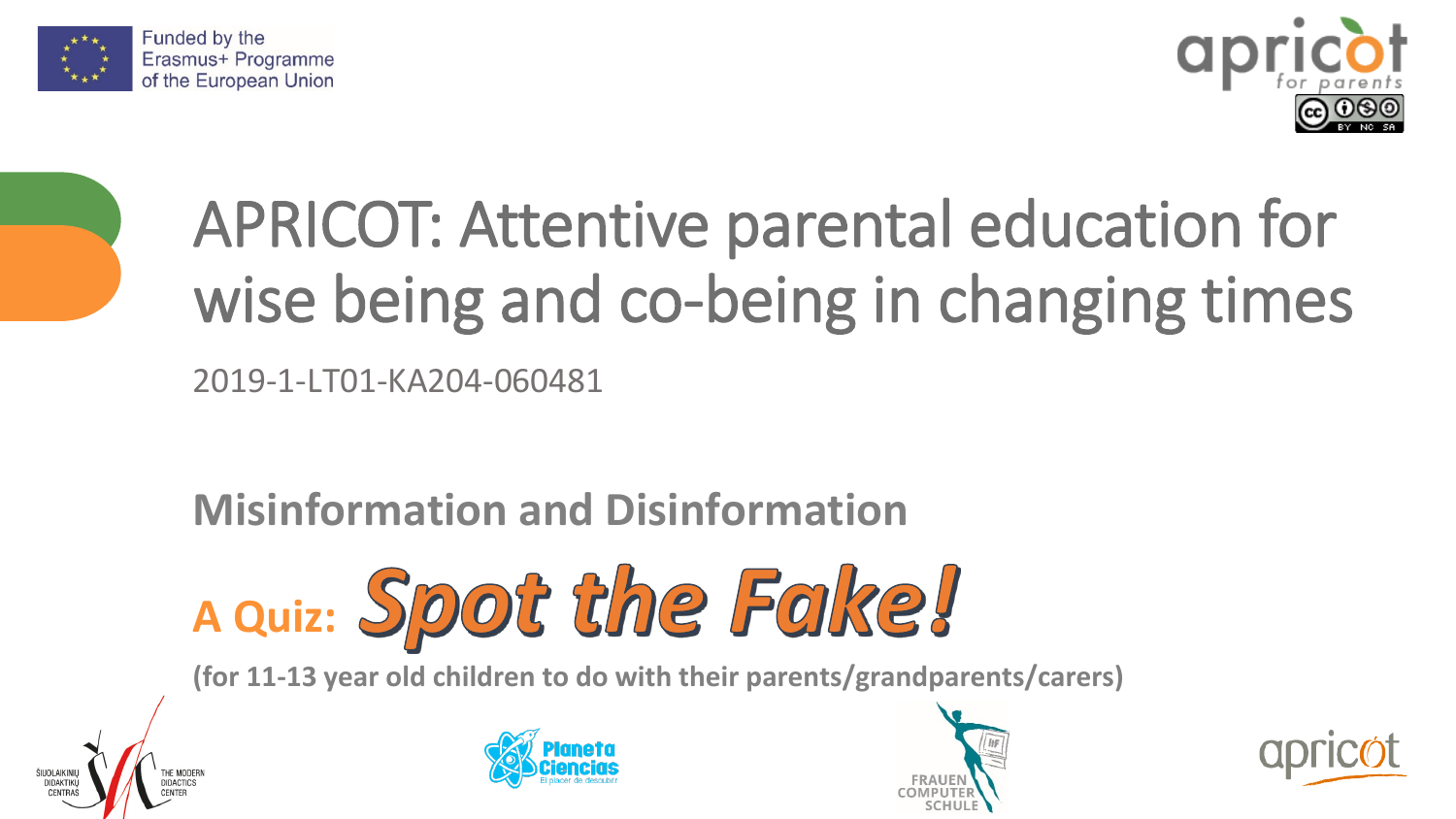## **Helping children develop online critical thinking Why?**

- $\mathbf{\delta}$ While the digital world offers a range of information and opportunities for young people, it is also becoming harder to separate fact from fiction.
- As children are spending more time online and constantly making decisions of what to  $\delta$ trust, it's now more important than ever for them know how influence, persuasion and manipulation can impact their decisions, opinions and what they share online.

### **Can you find the fake online?**

- $\mathbf{\delta}$ We suggest you play this quiz as a family (parents with children) to learn and test your knowledge on what fake news, disinformation and misinformation is, and how to stop it from spreading.
- $\delta$ There are 5 questions, each followed with the opportunity to learn more and discuss.







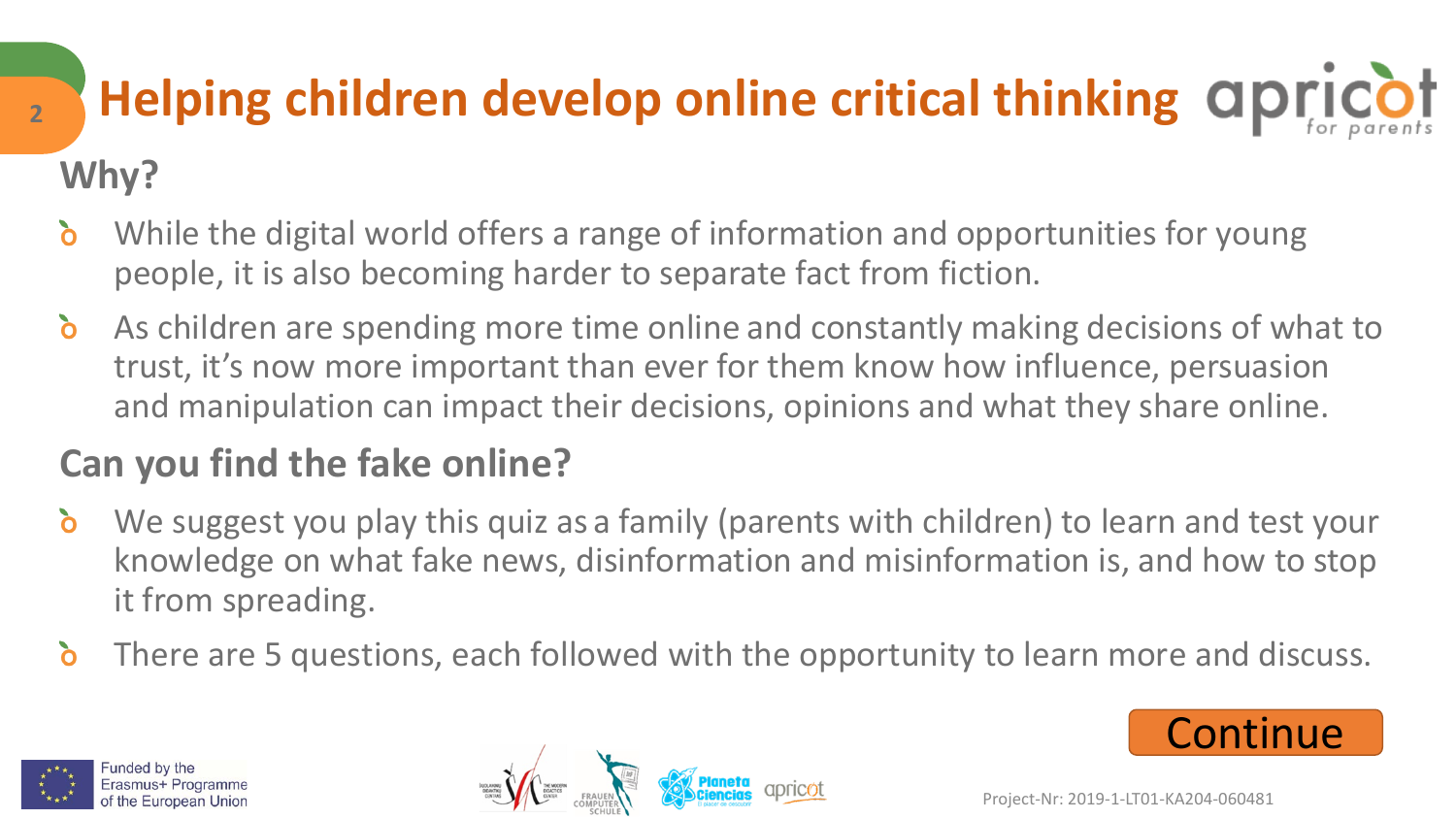

### <span id="page-2-0"></span>Q1. What is the definition of Fake News? Pick 1 answer below

 $\delta$  Fake news is news or stories on the internet that are deliberately spread through the news media or social media that are true





 $\delta$  Fake news is news or stories on the internet







apricot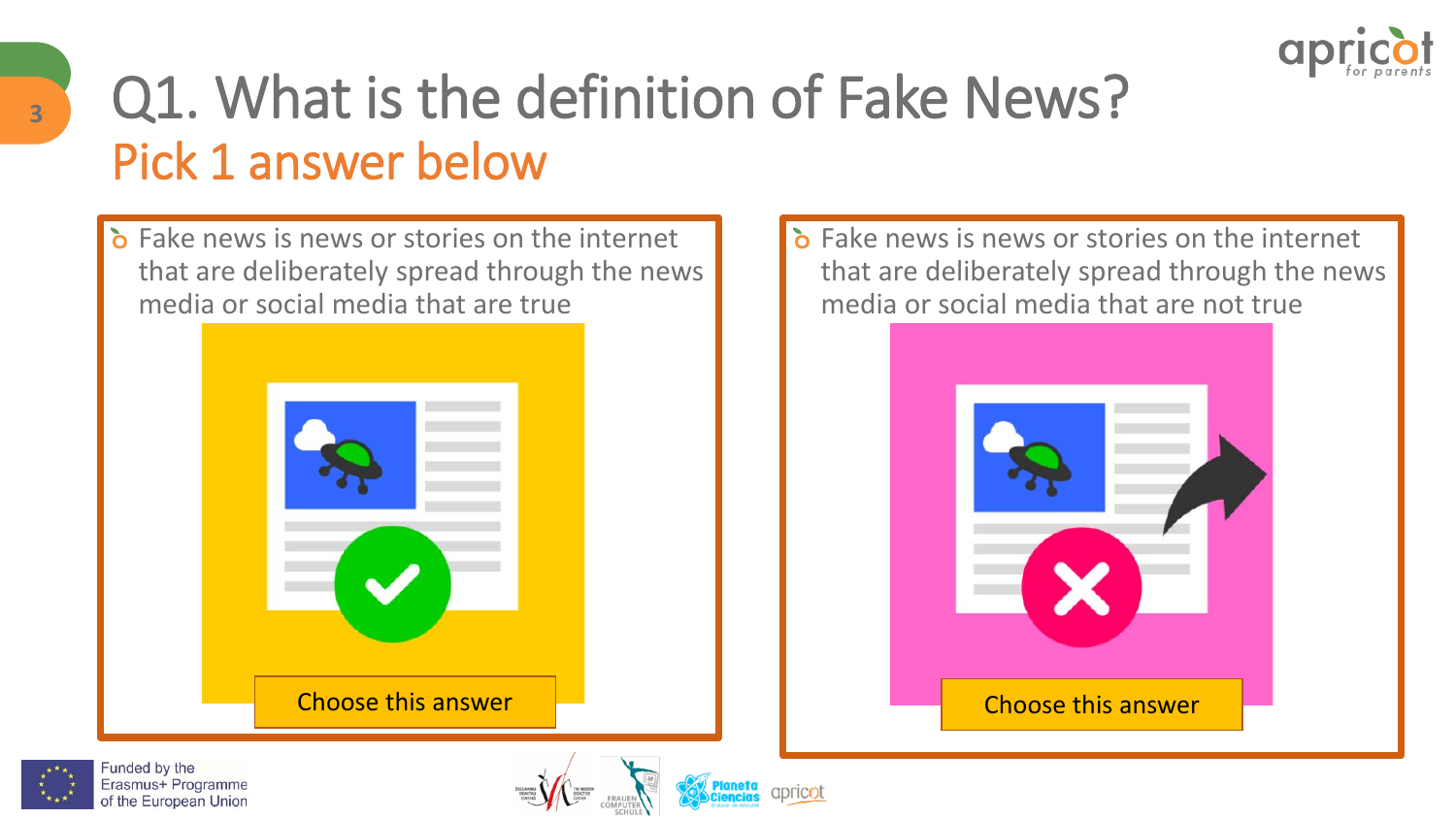### <span id="page-3-0"></span>Results: Here is how you did

Question 1: "What is the definition of fake news?"

Your answer was **correct. b** 

#### **Yes, the correct answer is:**

Fake news is news or stories on the internet that are deliberately spread through the news media or social media that are not true.





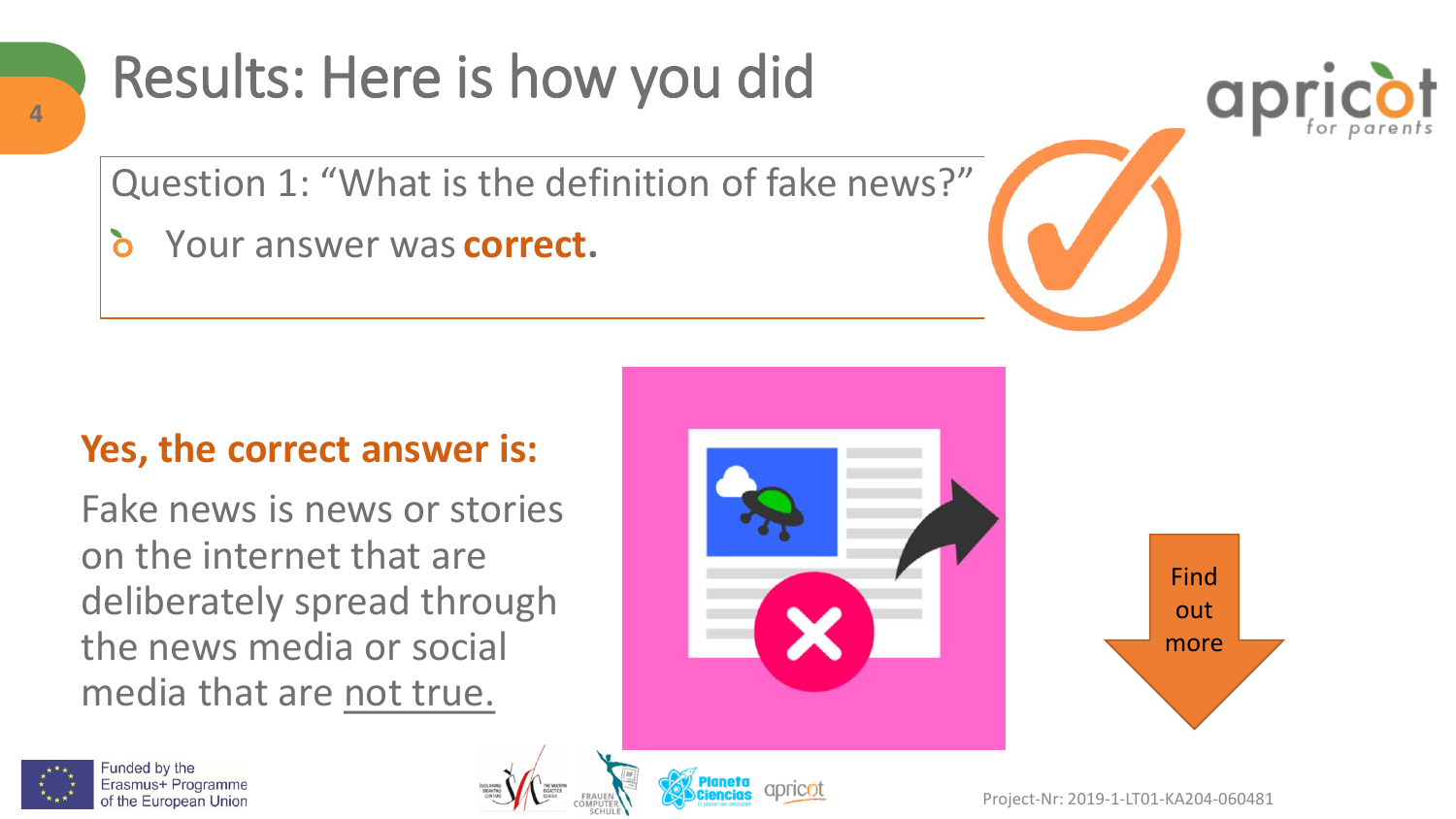# <span id="page-4-0"></span>Q1. Learn and Discuss



- Fake news is news or stories on the internet that are deliberately spread through the news media or social media that are not true. Also, organisations and political groups may target you with ads that look like the news.
- **b** Hackers use bots, bits of software to create multiple social media accounts and use those to spread disinformation. This can make a fake story seem real, simply because it looks like it has been shared by so many people.







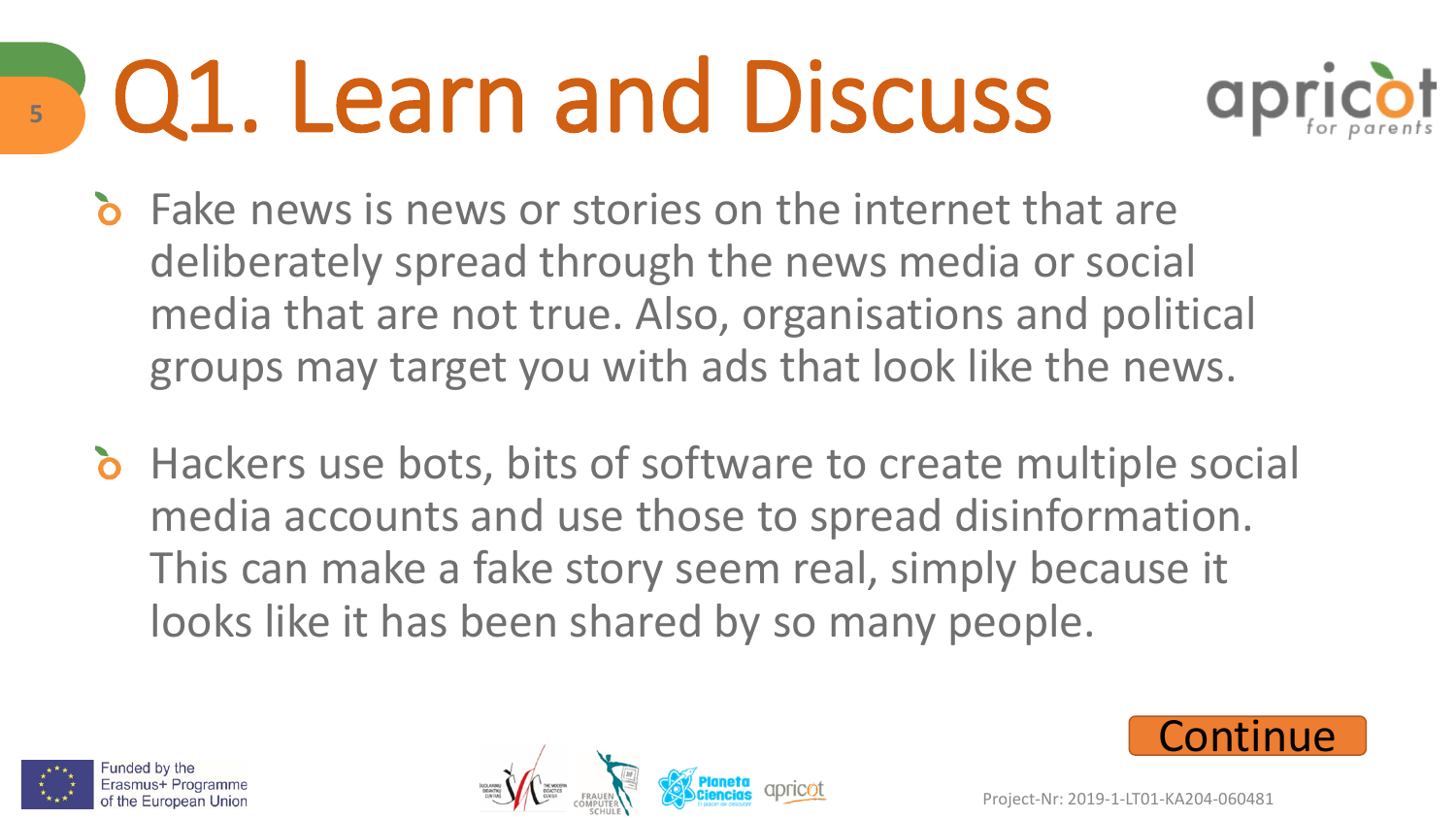



#### **If you are unsure whether a story is fake or not:**

- **1. Read it** Look for unusual URLs or site names these are often trying to appear like true news  $\delta$ sites, but they aren't. Look for signs of grammar or spelling errors, no source links or clickbait images.
- $\delta$ **2. Check it** – Who wrote it? You can check the author on the page or go to the 'about us' or contact pages to see who is the person or the organisation. You can also do a Google search to see what else you can learn about this person or organisation from other sources to check if they are who they say they are.
- $\delta$ **3. Wait** – Just because something has been shared on social media many times doesn't mean it's true. If something looks too good to be true, it probably is.
- $\delta$ You can also check if something is true or not by using fact-checking websites such as [Full Fact o](https://fullfact.org/)r tools such as [Google's Fact Checker](https://toolbox.google.com/factcheck/explorer) or just type the claim into a Google search and add the word 'hoax' to see where it came from.



<span id="page-5-0"></span>**6**



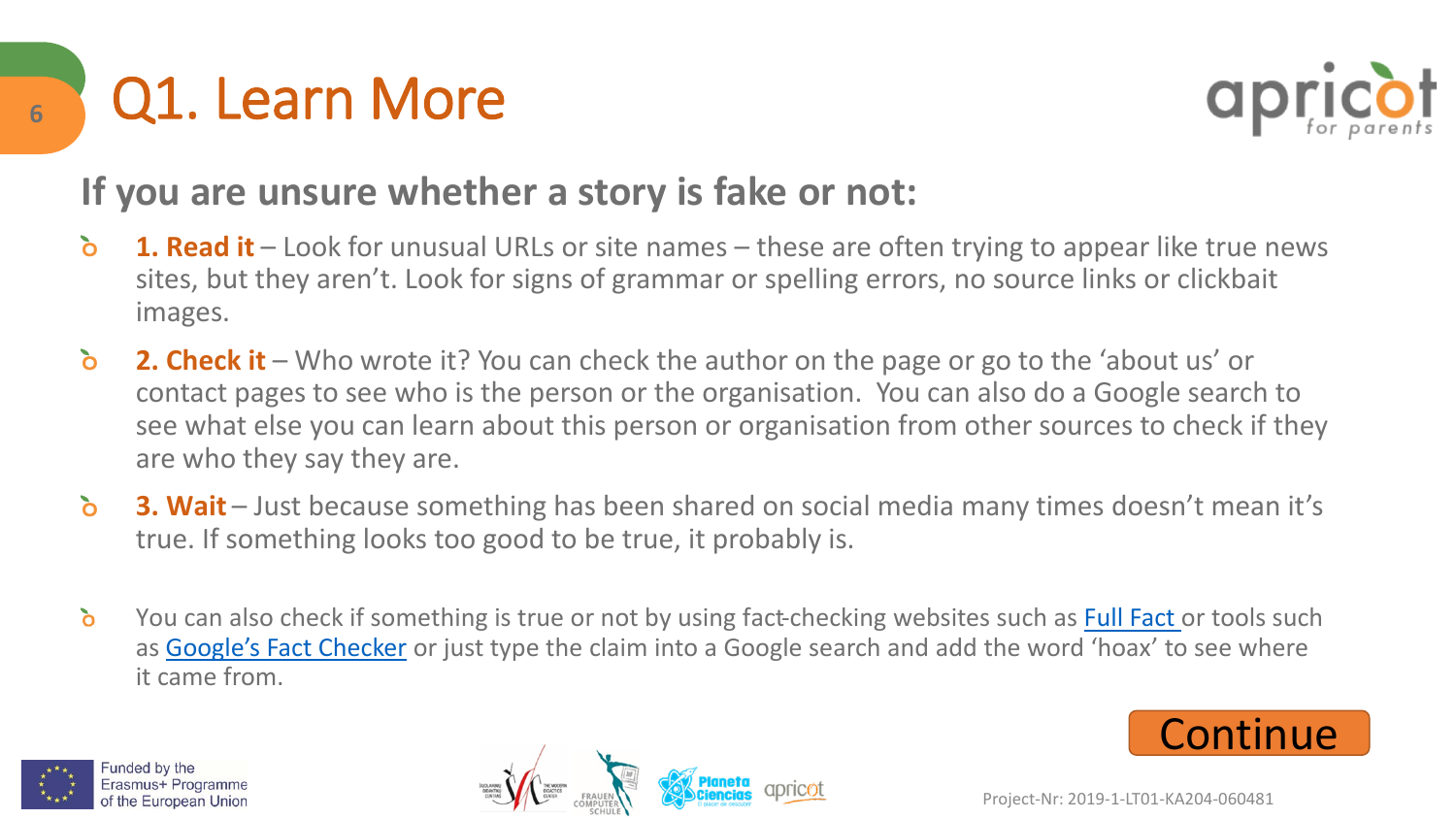<span id="page-6-0"></span>



Before you move on to the next question, discuss the following to think about your own experiences:

 $\mathbf{\delta}$ **Have you ever seen a news story online that you weren't sure was real? What made you question it?**

### [Next Question](#page-8-0)



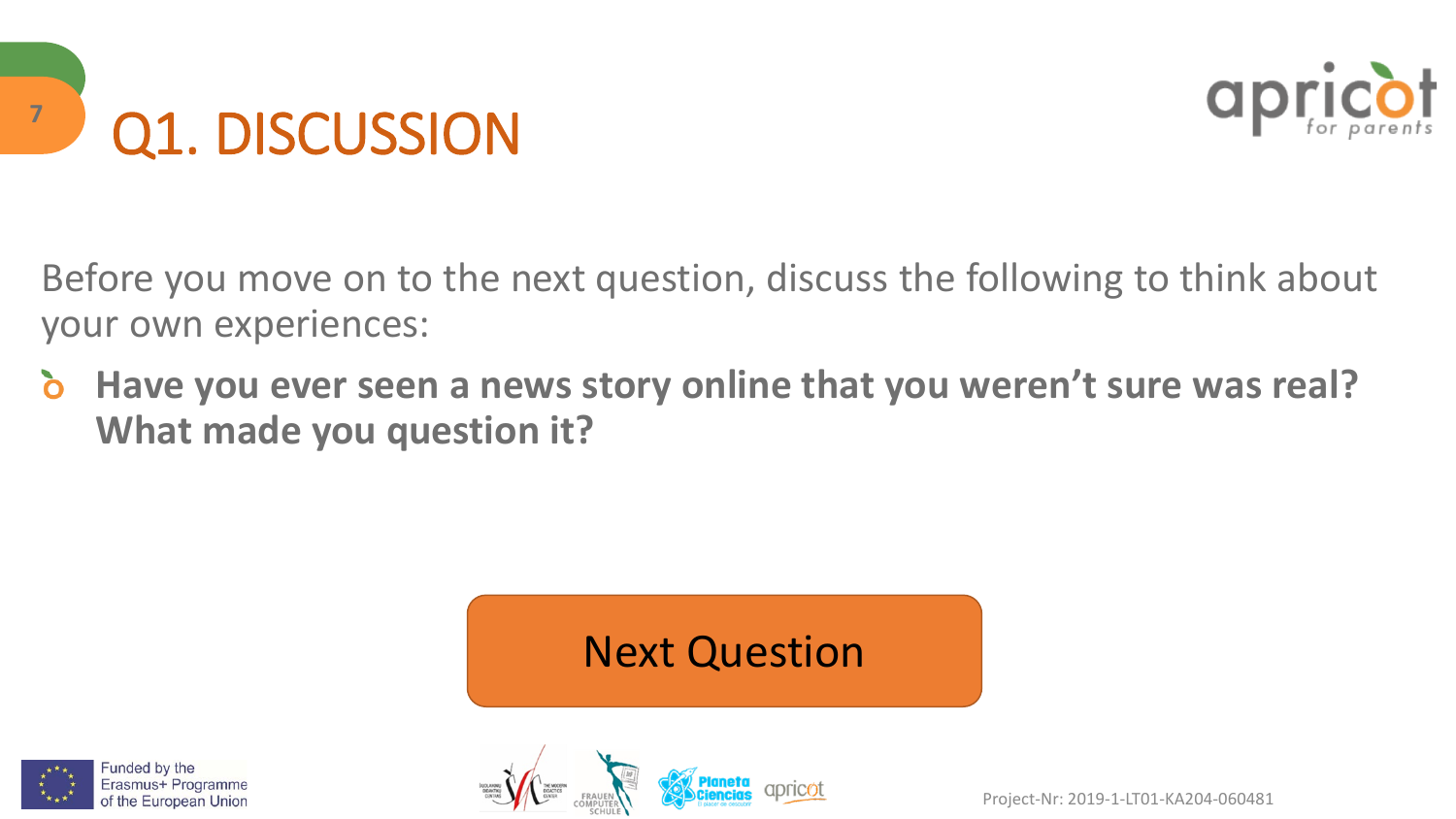### Results: Here is how you did



Question 1: "What is the definition of fake news?"

Your answer was **not correct**. **b** 

#### **The correct answer is:**

Fake news is news or stories on the internet that are deliberately spread through the news media or social media that are not true.







<span id="page-7-0"></span>**8**

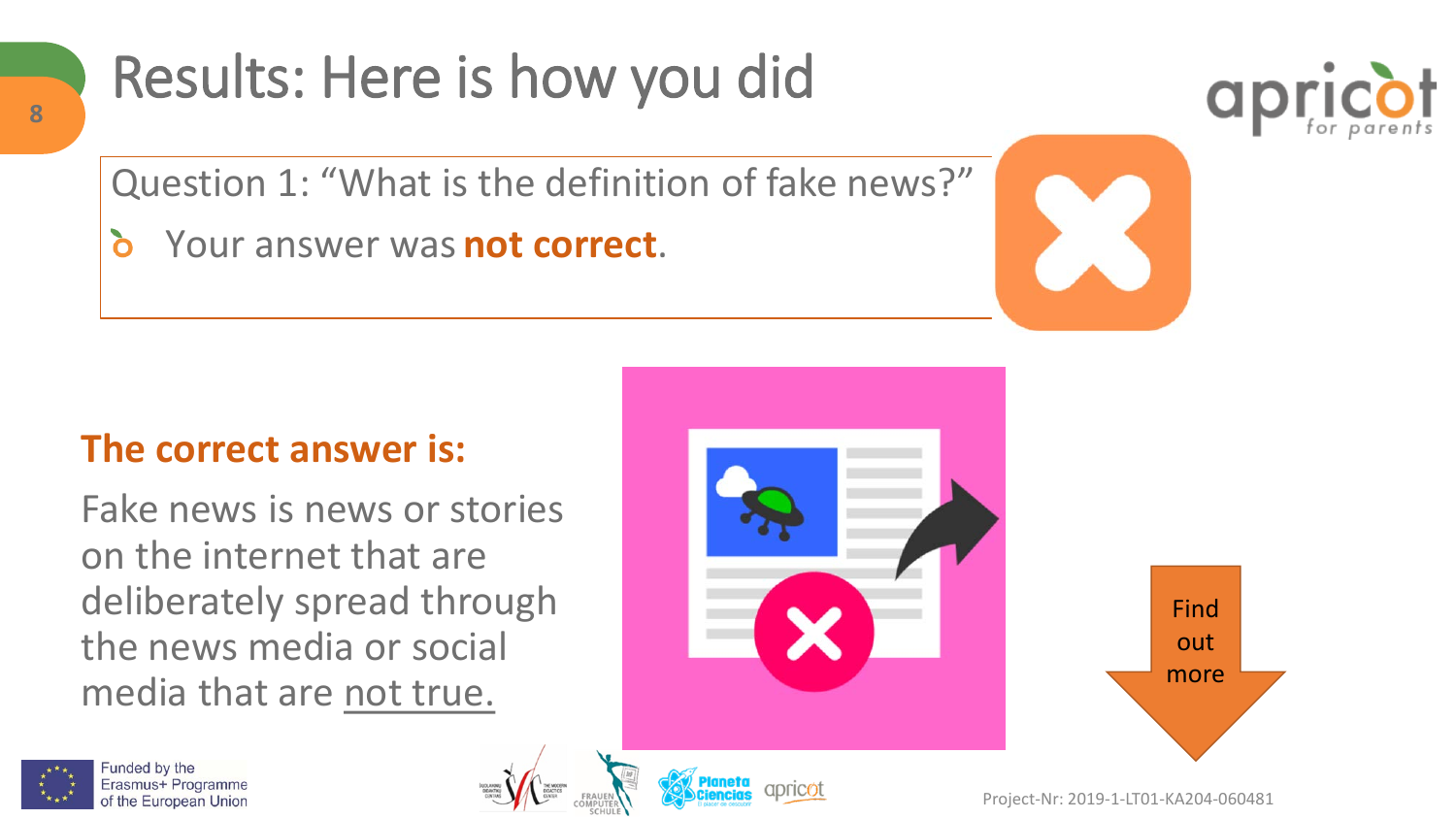

## <span id="page-8-0"></span>Q2. What is Misinformation Pick 1 answer below

**b** Misinformation is generally used to refer to misleading information created or advertised WITH the intent of being harmful



**b** Misinformation is generally used to refer to inaccurate information distributed WITHOUT malicious intent





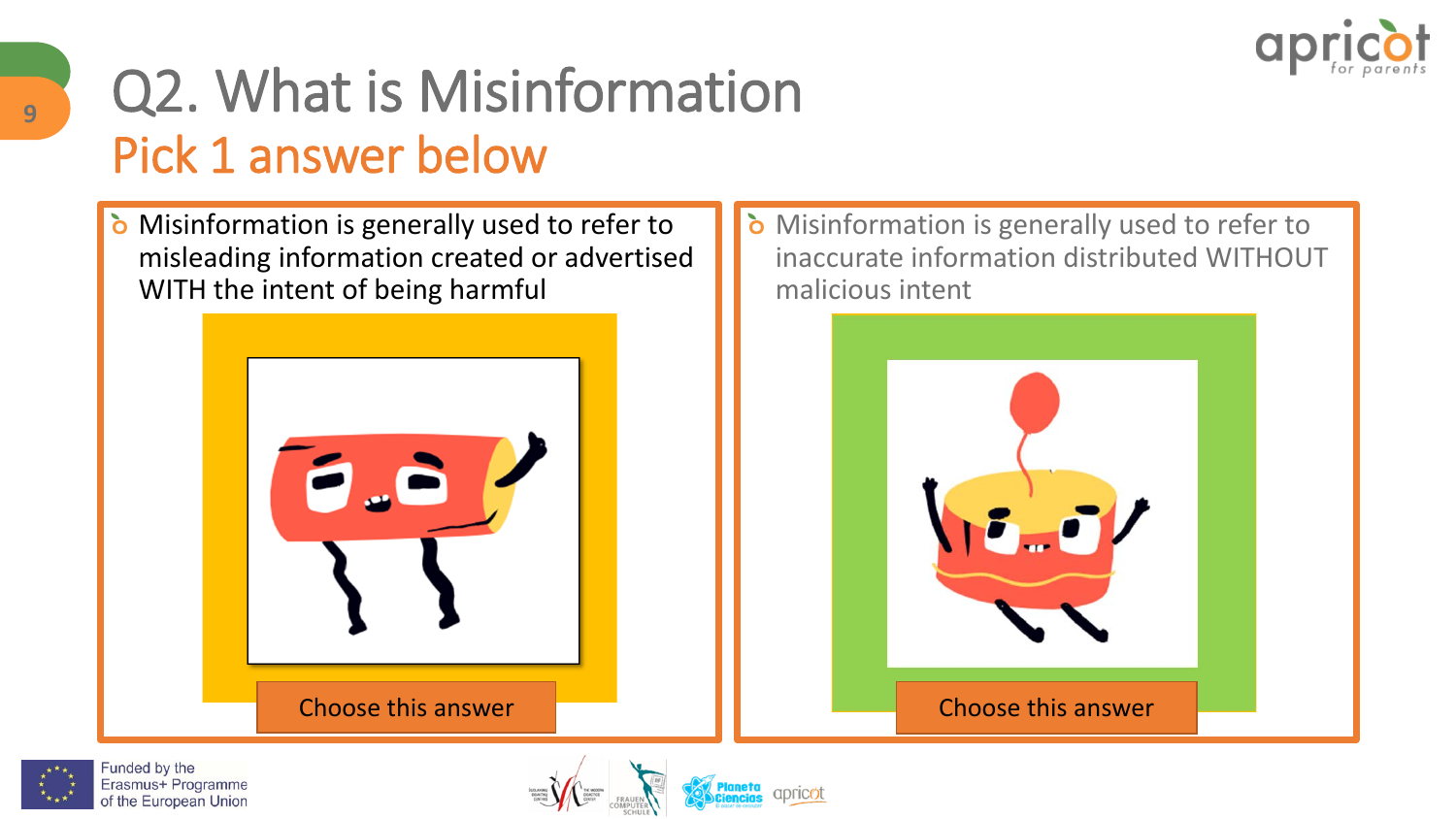### <span id="page-9-0"></span>Results: Here is how you did

Question 2: "What is Misinformation?"

Your answer was **correct. b** 

#### **Yes, the correct answer is:**

Misinformation is generally used to refer to inaccurate information distributed WITHOUT malicious intent.











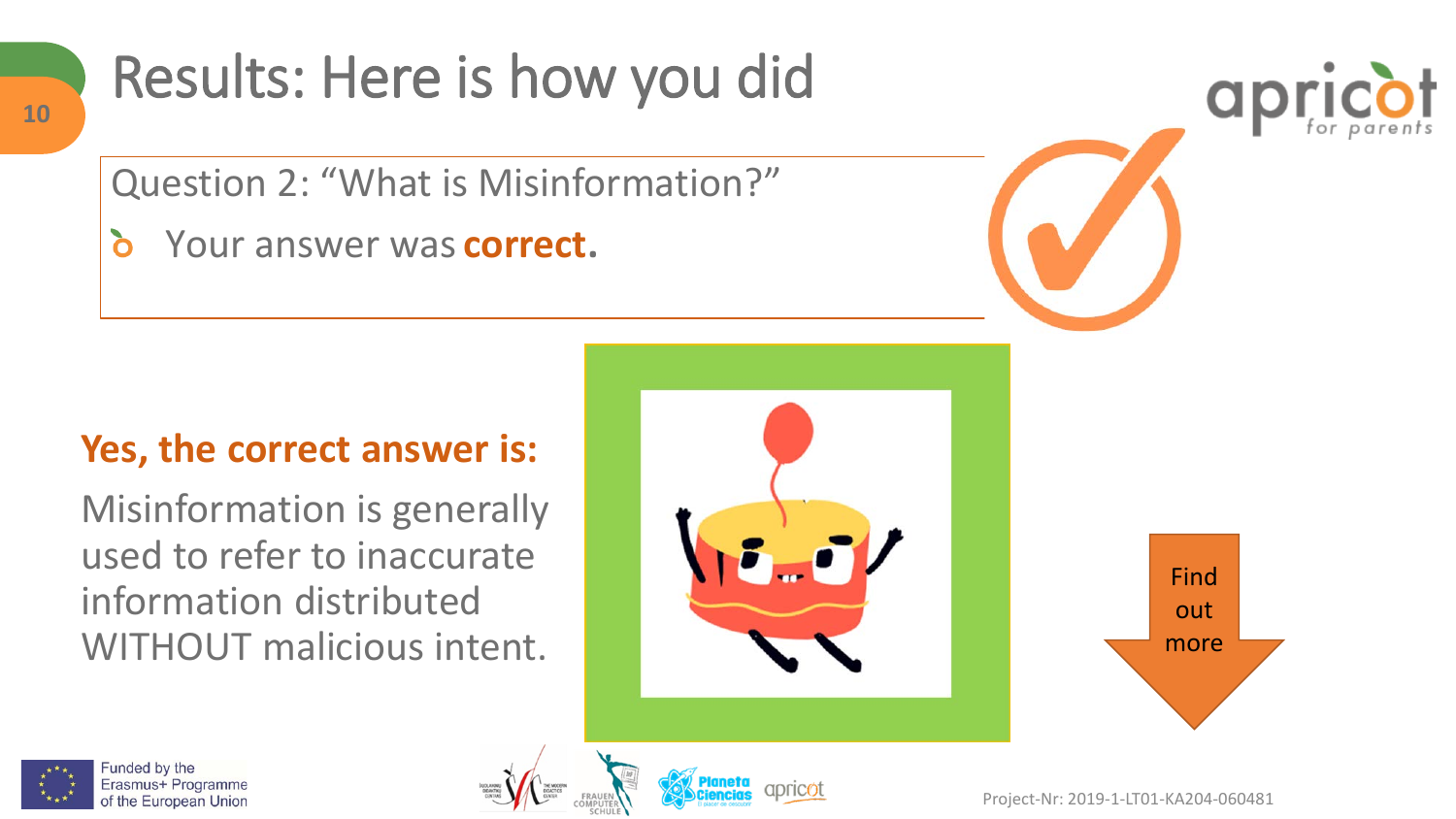### <span id="page-10-0"></span>Q2. Learn and Discuss **11**



- **b** One way to spot misinformation is that it is a "spin" version of a lie and often misleading.
- **b** Think of the times where you may have spread misinformation accidentally. Not on purpose, but maybe you saw something online that seemed true, so you shared it with friends or family. This is a common mistake we all make.

### [Next Question](#page-12-0)



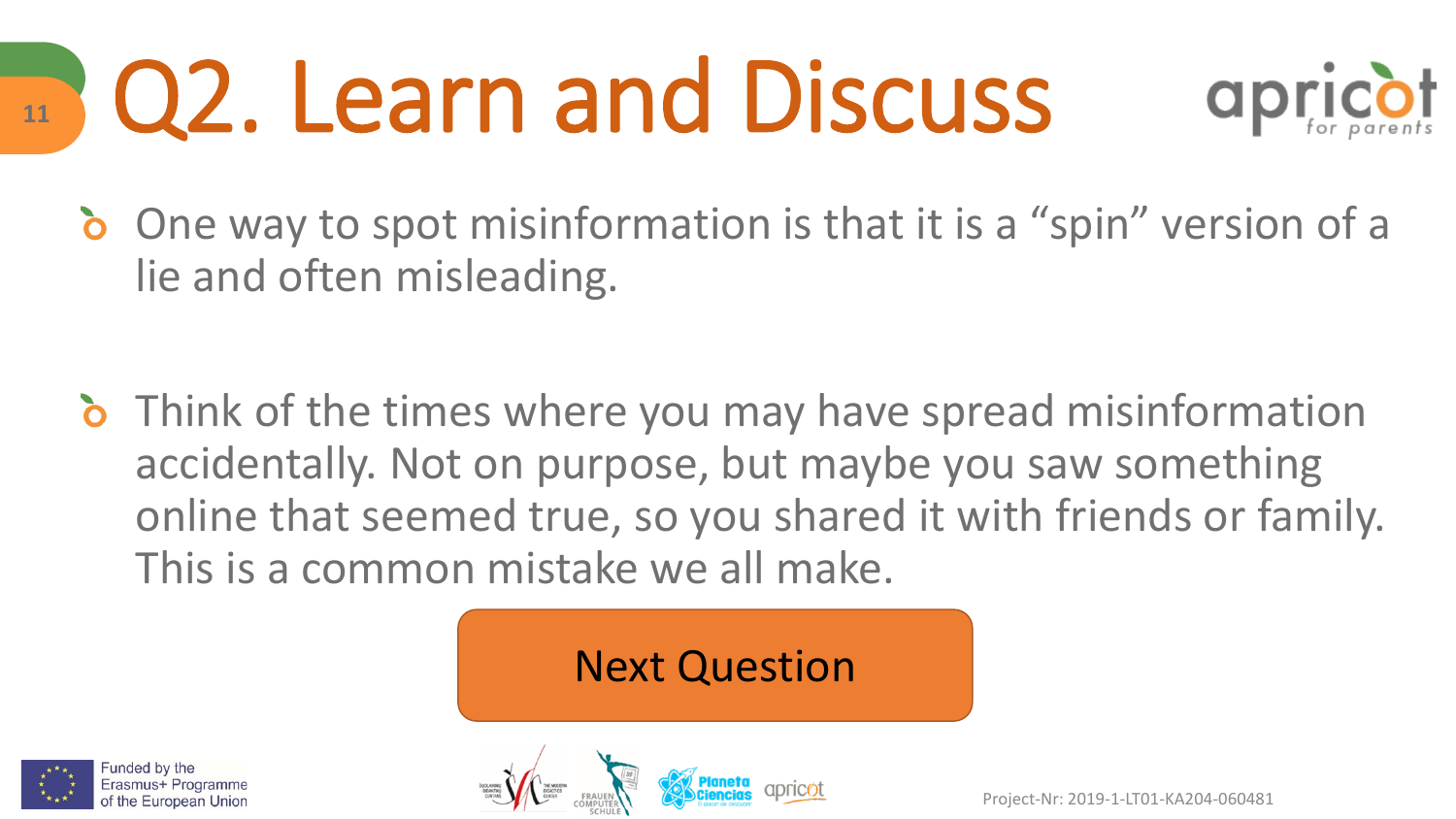### Q2.Results: Here is how you did

Question 2: "What is Misinformation?"

**b** Your answer was **not correct**.

#### **The correct answer is:**

Misinformation is generally used to refer to inaccurate information distributed WITHOUT malicious intent.







<span id="page-11-0"></span>**12**



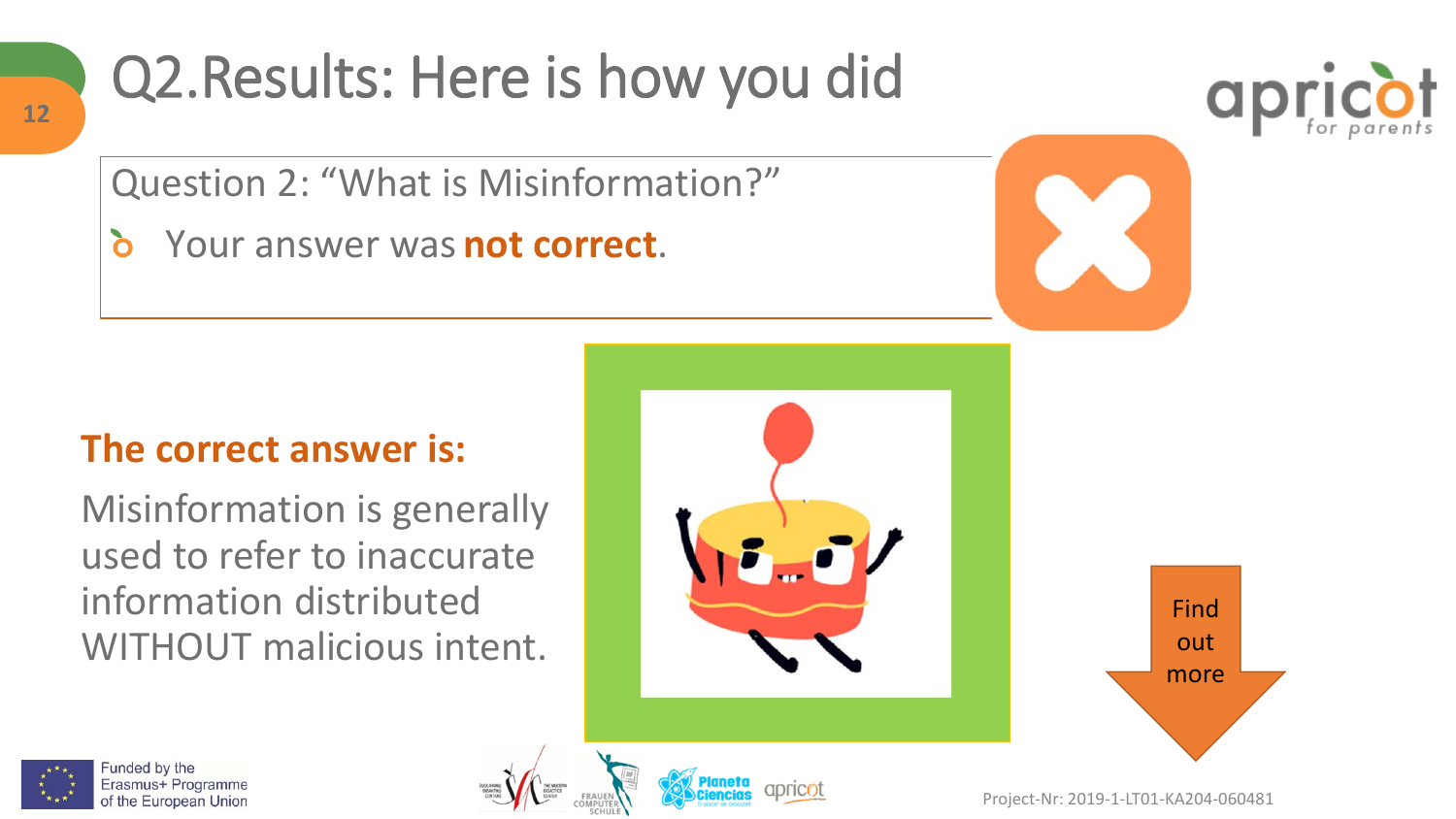

### <span id="page-12-0"></span>Q3. What is Disinformation Pick 1 answer below

Disinformation is false information created WITHOUT intending to deliberately cause harm



Disinformation is inaccurate information ò deliberately distributed and intended to confuse, mislead or influence





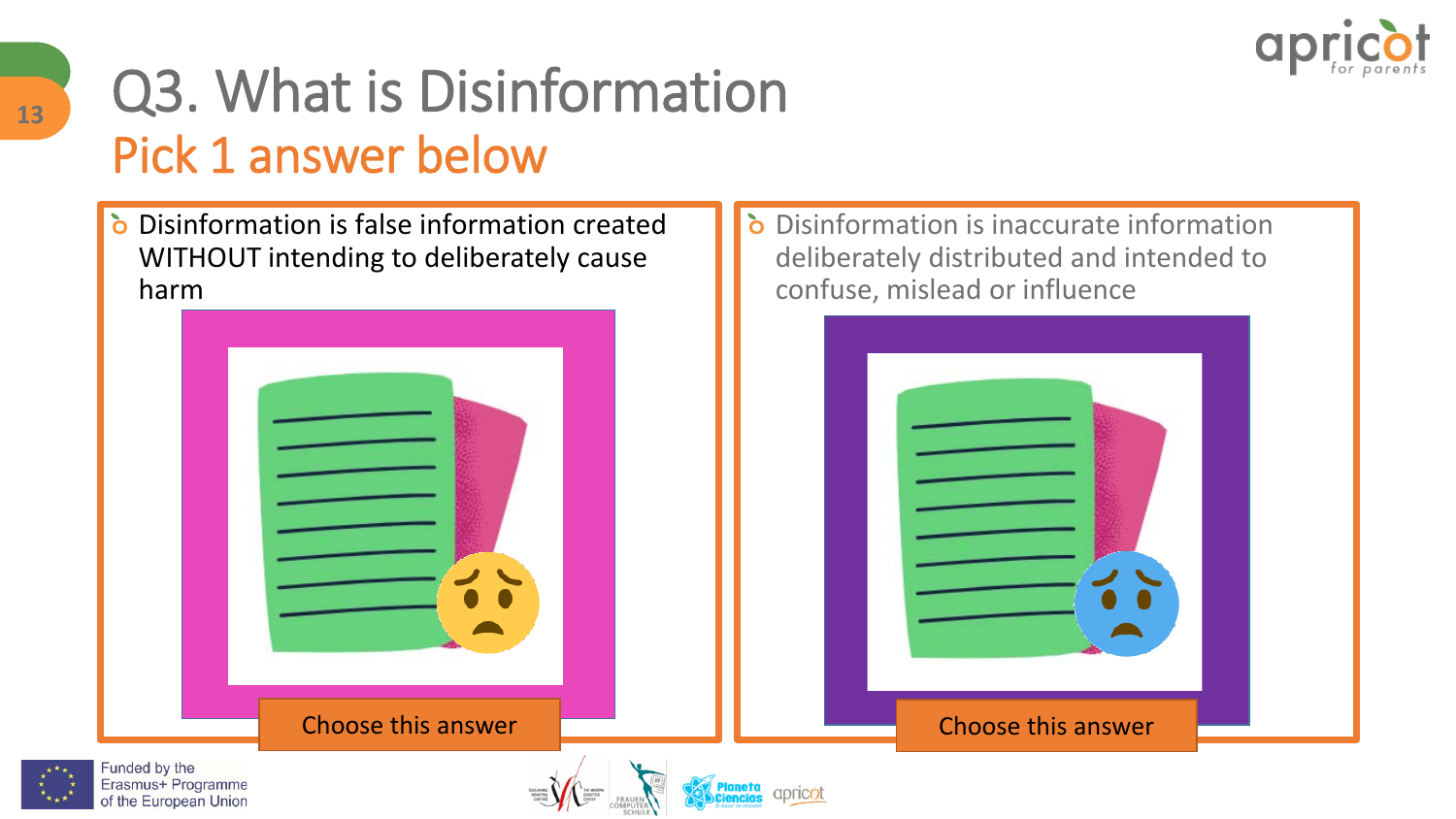<span id="page-13-0"></span>

Question 3: "What is Disinformation?"

Your answer was **correct. b** 

#### **Yes, the correct answer is:**

**Disinformation** is inaccurate information deliberately distributed and **intended to confuse, mislead or influence**.





a



**14**



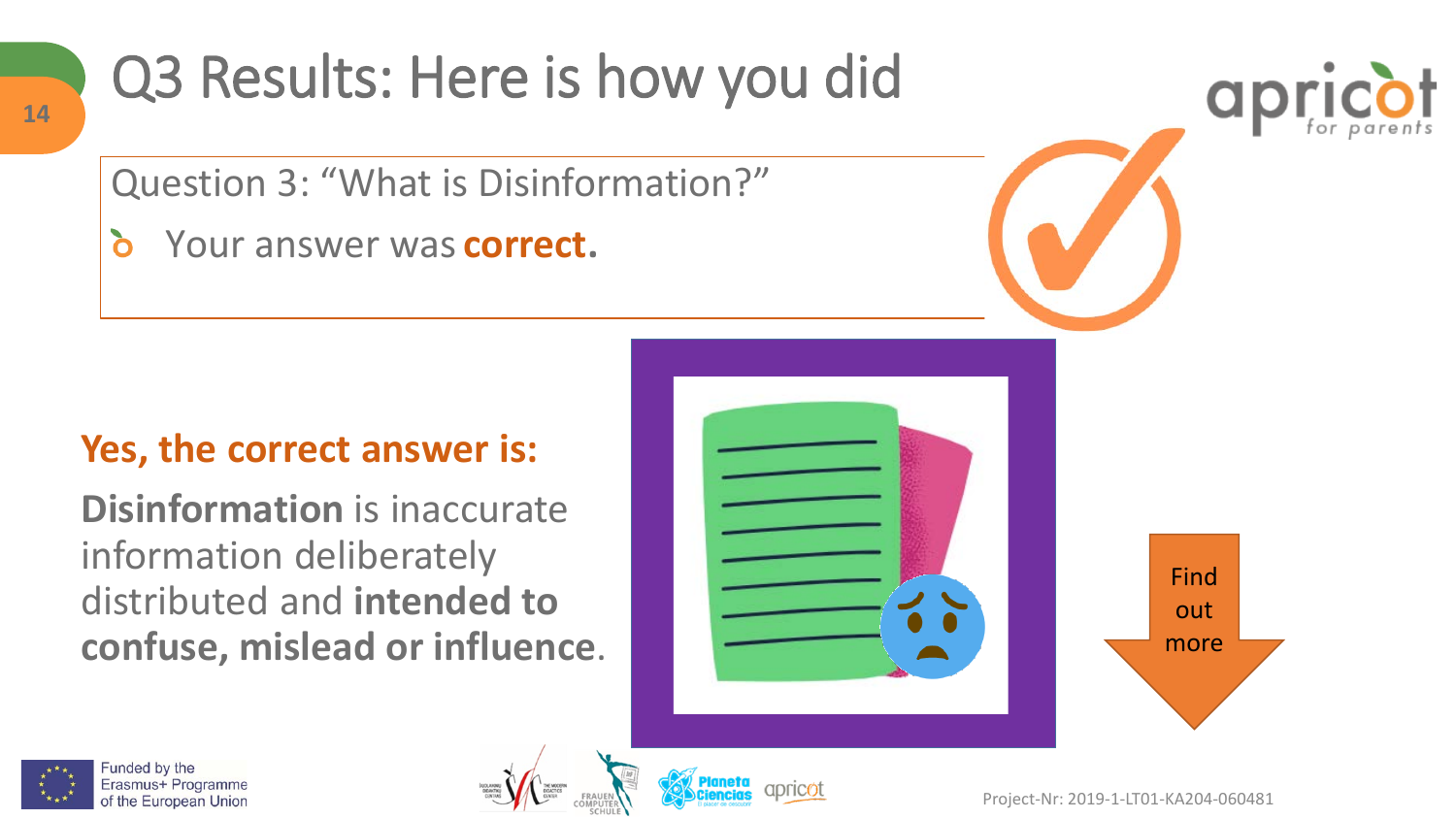# <span id="page-14-0"></span>Q3. Learn and Discuss



- **Disinformation** is inaccurate information deliberately distributed and intended to confuse, mislead or influence.
- A reason why people may create disinformation could be for a financial or political motive, e.g. propaganda.
- **b** There is a range of ways to spot if something contains false information. However, the number one rule is to always check if you are not sure if something is true. If you are in doubt it is best not to share or post anything and instead speak to a trusted adult to help you look into it.
- You can also check if something is true or not by using fact-checking websites such as [Full Fact](https://fullfact.org/) or tools such as [Google's Fact Checker](https://toolbox.google.com/factcheck/explorer) or just type the source into a Google search and add the word 'hoax', to see where it came from.



**15**



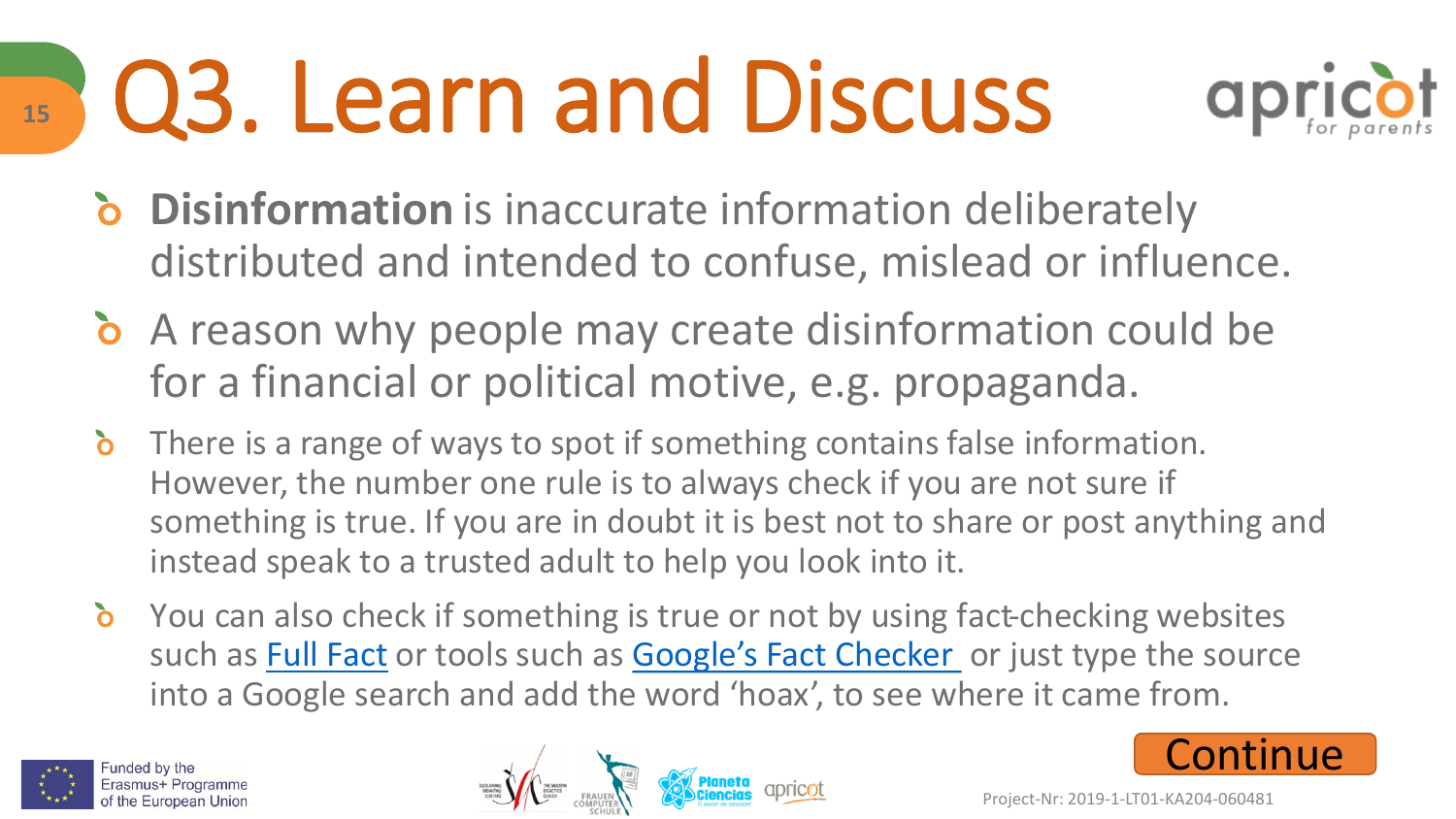

<span id="page-15-0"></span>

Before you move on to the next question, discuss the following to think about your own experiences:

 $\delta$ **What do you think the potential harm in the real world could be if something spread online that wasn't true?**

### [Next Question](#page-17-0)



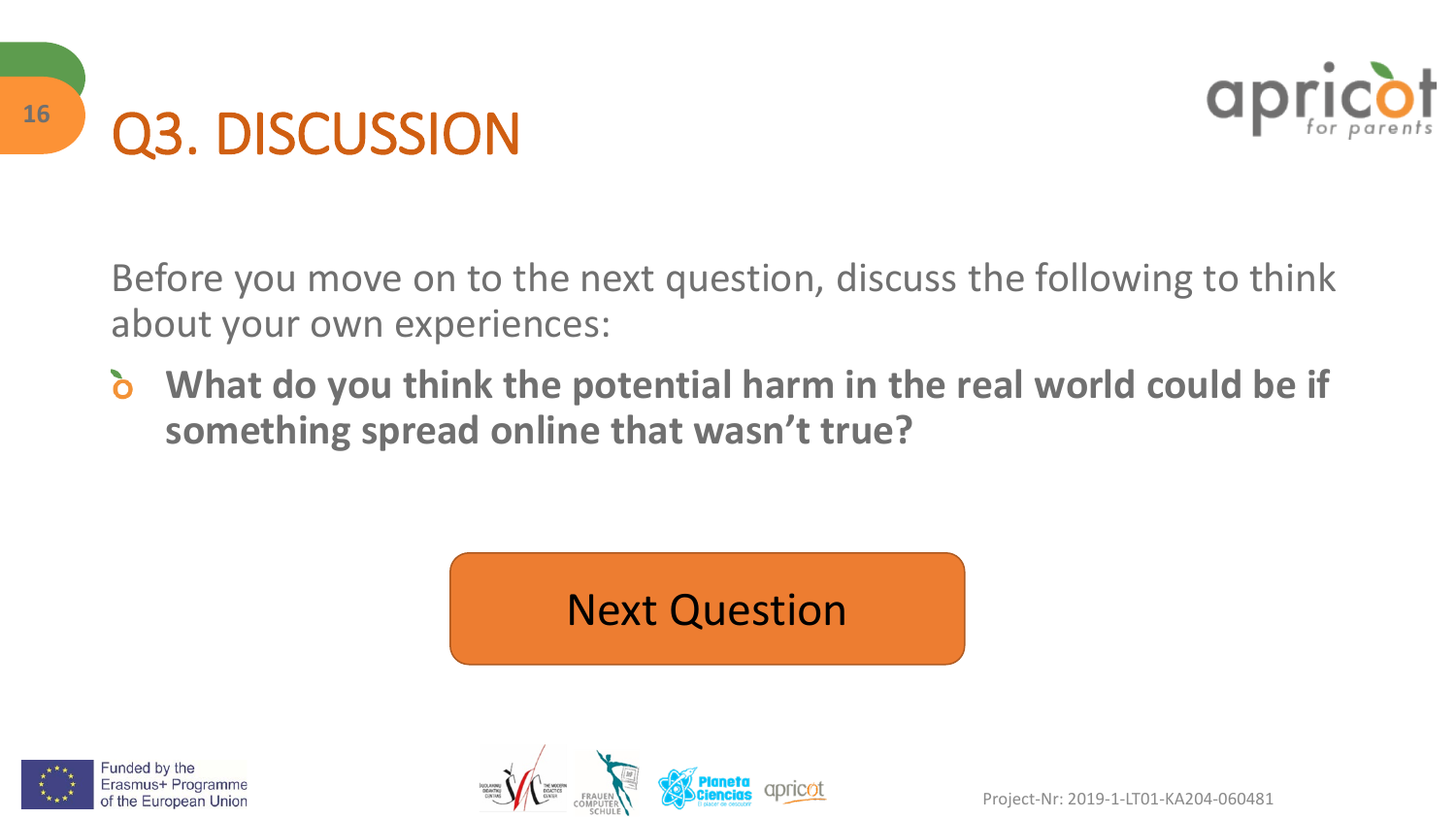### <span id="page-16-0"></span>Q3. Results: Here is how you did

Question 3: "What is Disinformation?"

Your answer was **not correct**. **b** 

#### **The correct answer is:**

**Disinformation** is inaccurate information deliberately distributed and **intended to confuse, mislead or influence**.











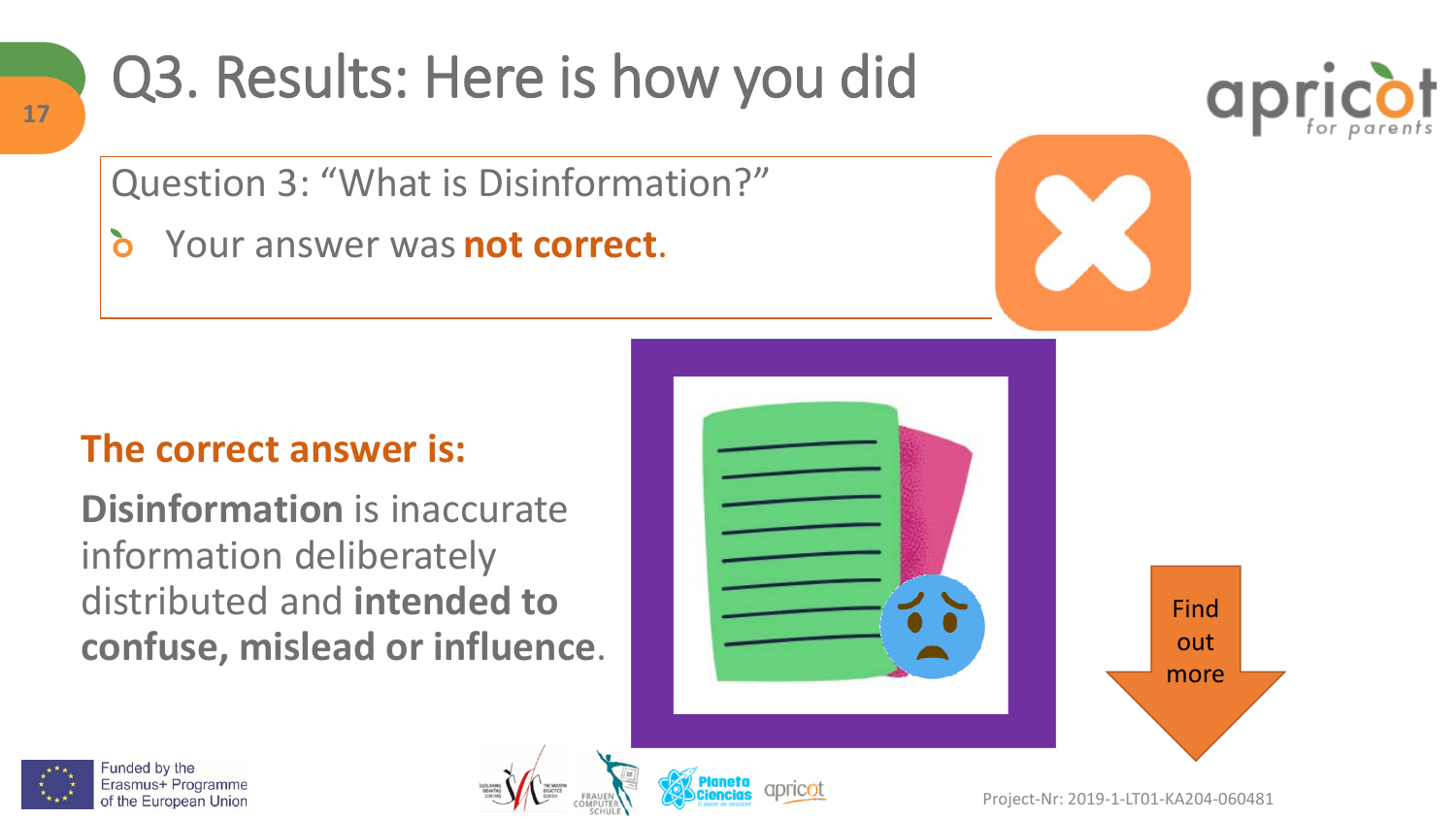### <span id="page-17-0"></span>Q4. Spot the signs of what makes a news story fake Pick 1 answer below

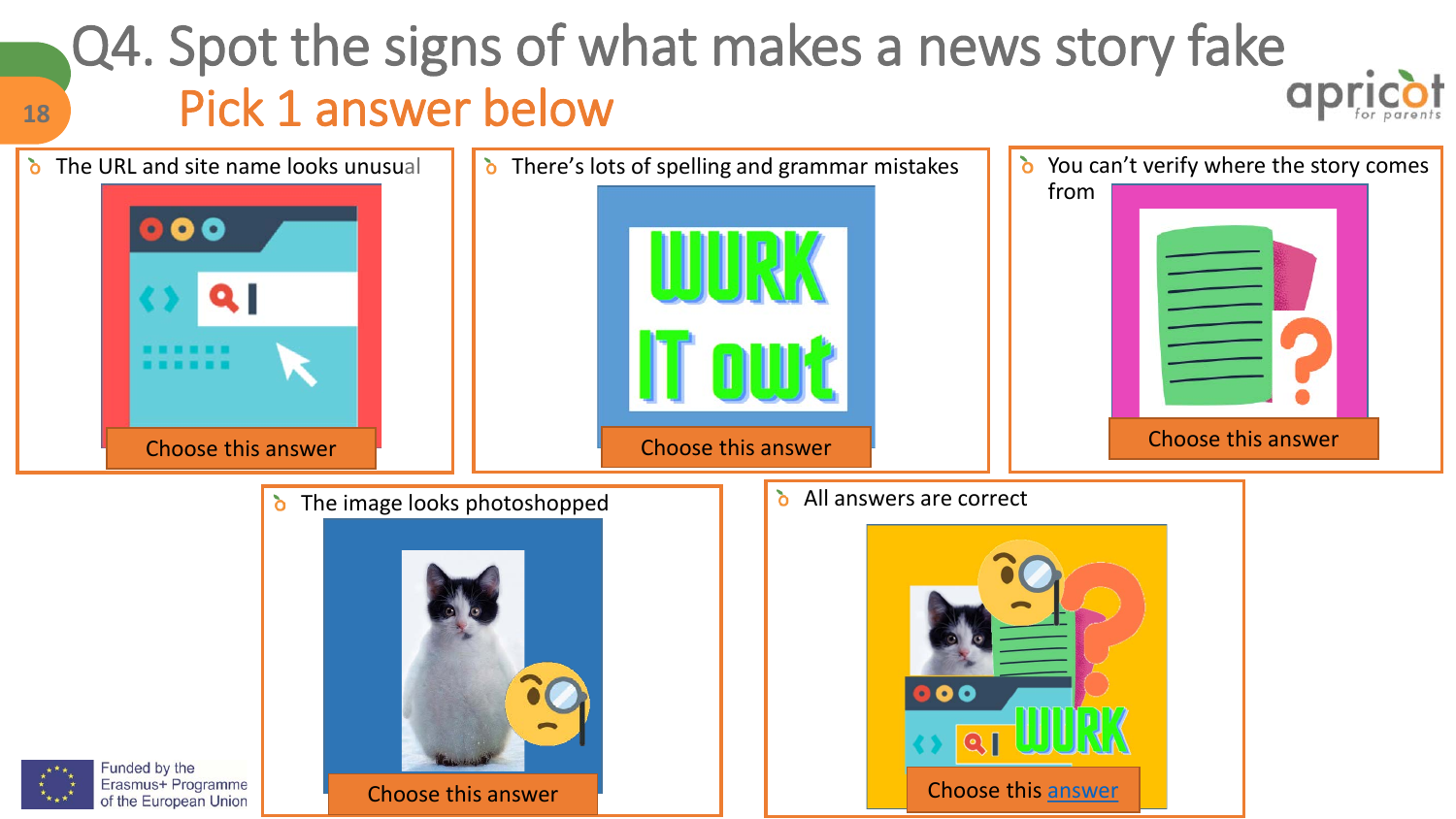<span id="page-18-0"></span>

#### Question 4: Spot the signs of what makes a news story fake

δ Your answer was **correct.**

#### **The correct answer is:**

#### **ALL the answers are correct**

- **b** The URL and site name looks unusual
- **b** You can't verify where the story comes from
- **b** There's lots of spelling and grammar mistakes
- **b** The image looks photoshopped





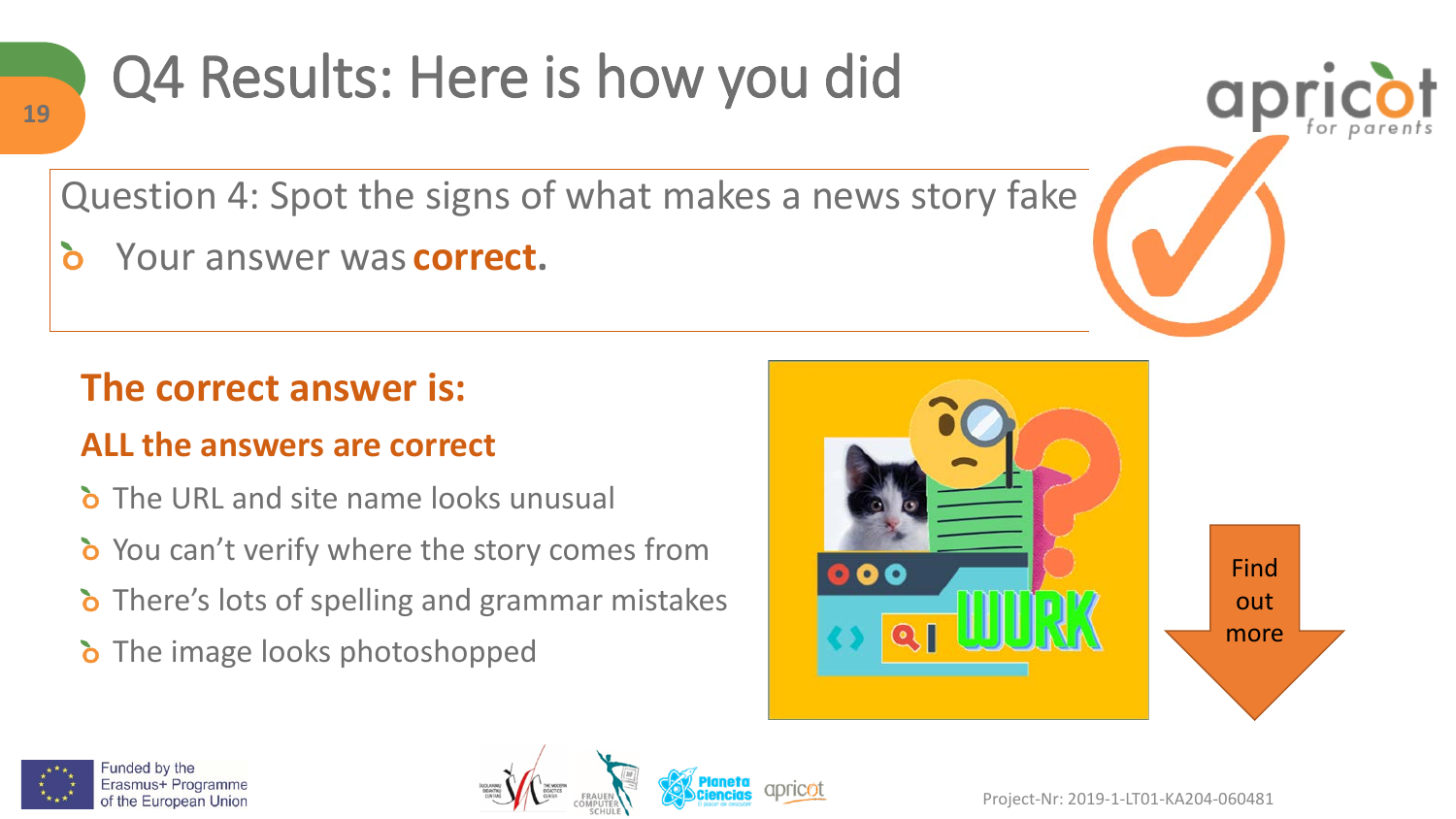### <span id="page-19-0"></span>Q4. Learn and Discuss **20**



Fake news is news or stories on the internet that are deliberately spread through the news media or social media that are not true. Also, organisations and political groups may target you with ads that look like the news.

**b** Hackers use bots, bits of software to create multiple social media accounts and use those to spread disinformation. This can make a fake story seem real, simply because it looks like it has been shared by so many people.







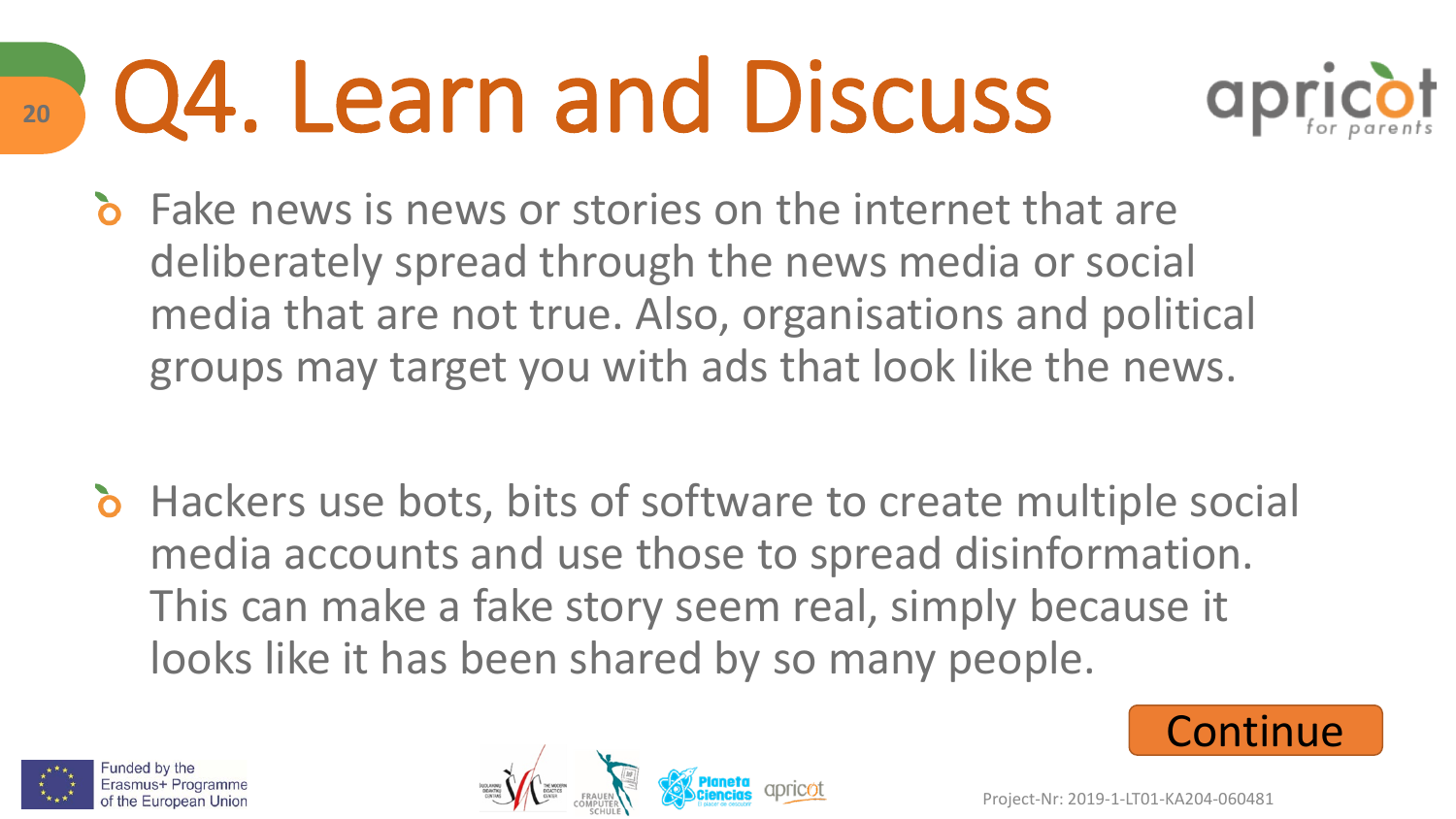<span id="page-20-0"></span>



#### **If you are unsure whether a story is fake or not:**

- $\delta$ **1. Read it** – Look for unusual URLs or site names – these are often trying to appear like true news sites, but they aren't. Look for signs of bad grammar or spelling errors, no source links or clickbait images.
- $\delta$ **2. Check it** – Who wrote it? You can check the author on the page or go to the about us or contact pages to see who is the person or the organisation that have a Google search to see what else you can learn about this person or organisation from other sources to check if they are who they say they are.

You can also check if something is true or not by using fact-checking websites such as [Full Fact o](https://fullfact.org/)r tools such as [Google's Fact Checker](https://toolbox.google.com/factcheck/explorer) or just type the claim into a Google search and add the word 'hoax' to see where it came from.

 $\delta$ **3. Feel it** – How does it make you feel? People who make false news try to manipulate your feelings. Just because something has been shared on social media many times doesn't mean it's true. If something looks too good to be true, it probably is.





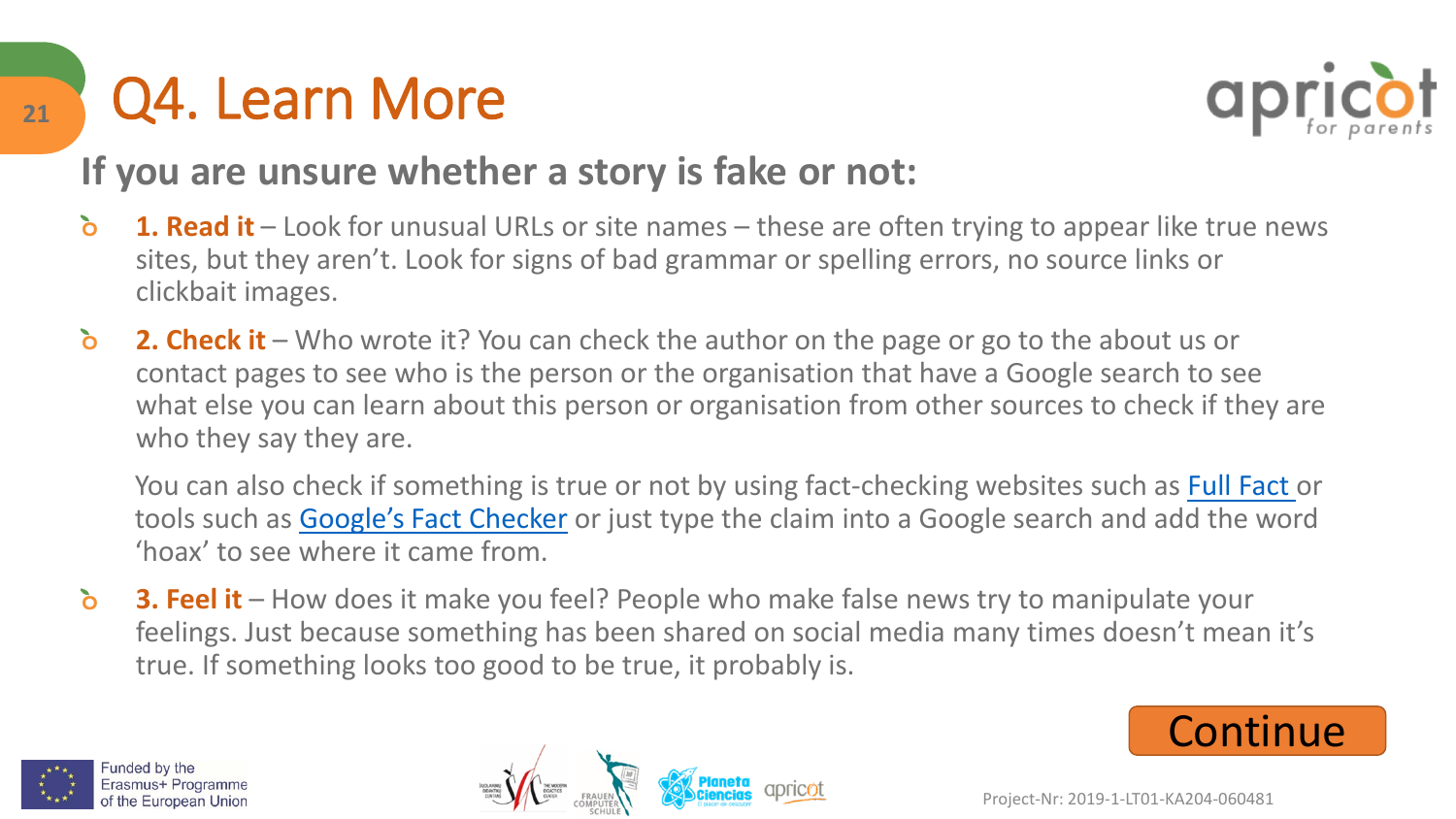<span id="page-21-0"></span>



Before you move onto the next question, discuss the following to think about your own experiences:

 $\delta$ **Can you name a few things that would make you think that something you've seen online wasn't real**?

### [Next Question](#page-23-0)



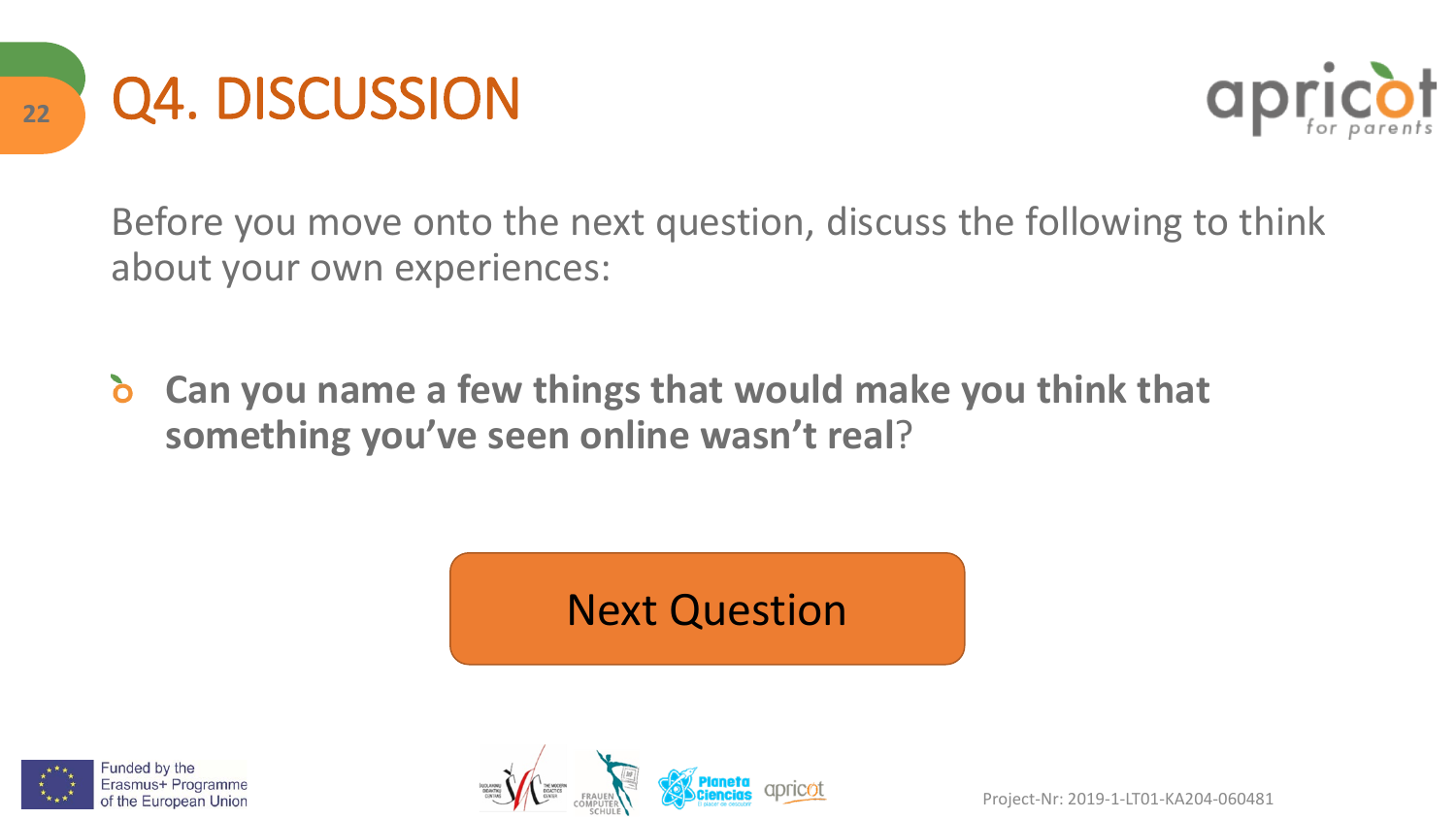## <span id="page-22-0"></span>Q4. Results: Here is how you did



Question 4: Spot the signs of what makes a news story fake

Your choice was **not correct**.  $\delta$ 

#### **The correct answer is:**

#### **ALL the answers are correct**

- **b** The URL and site name looks unusual
- **b** You can't verify where the story comes from
- **b** There's lots of spelling and grammar mistakes
- **b** The image looks photoshopped







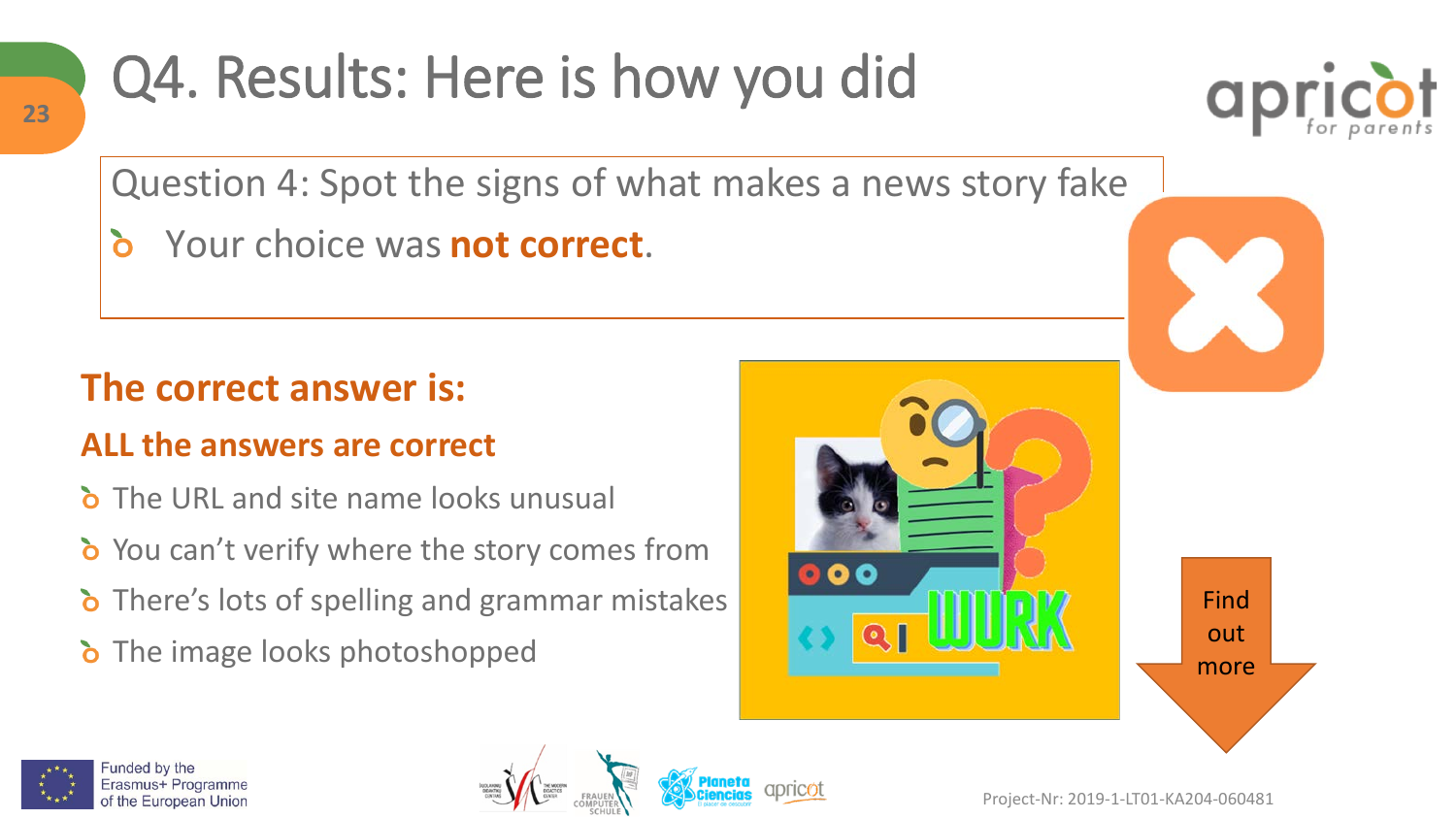<span id="page-23-0"></span>

### Q5. How does "Fake News" spread?







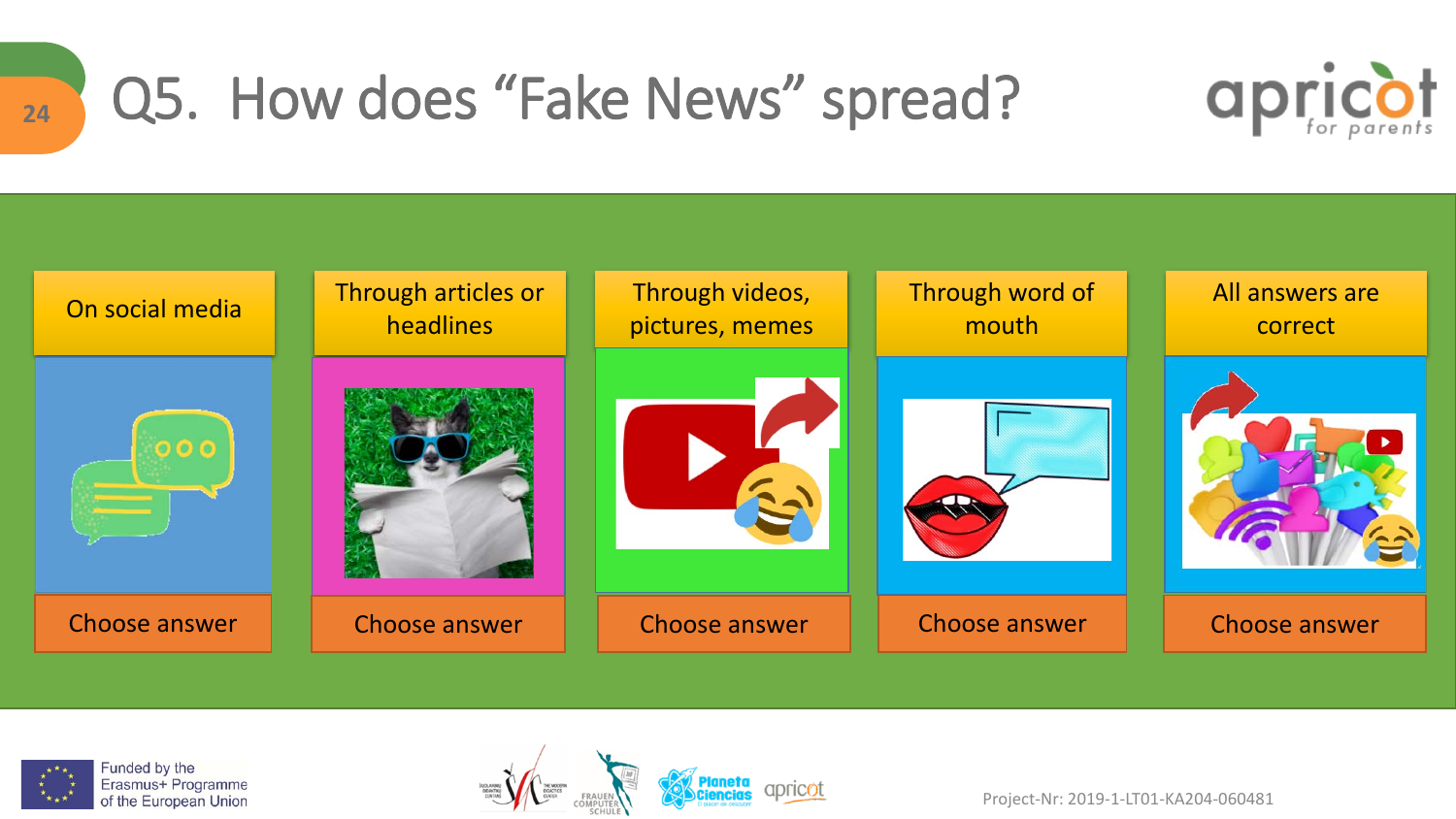<span id="page-24-0"></span>

#### Question 5: How does "Fake News" spread?

 $\delta$ Your answer was **correct.**

### **ALL the answers are correct**

- On social media  $\mathbf{\delta}$
- $\delta$ Through articles or headlines
- ò Through videos, pictures, memes
- $\delta$ Through word of mouth











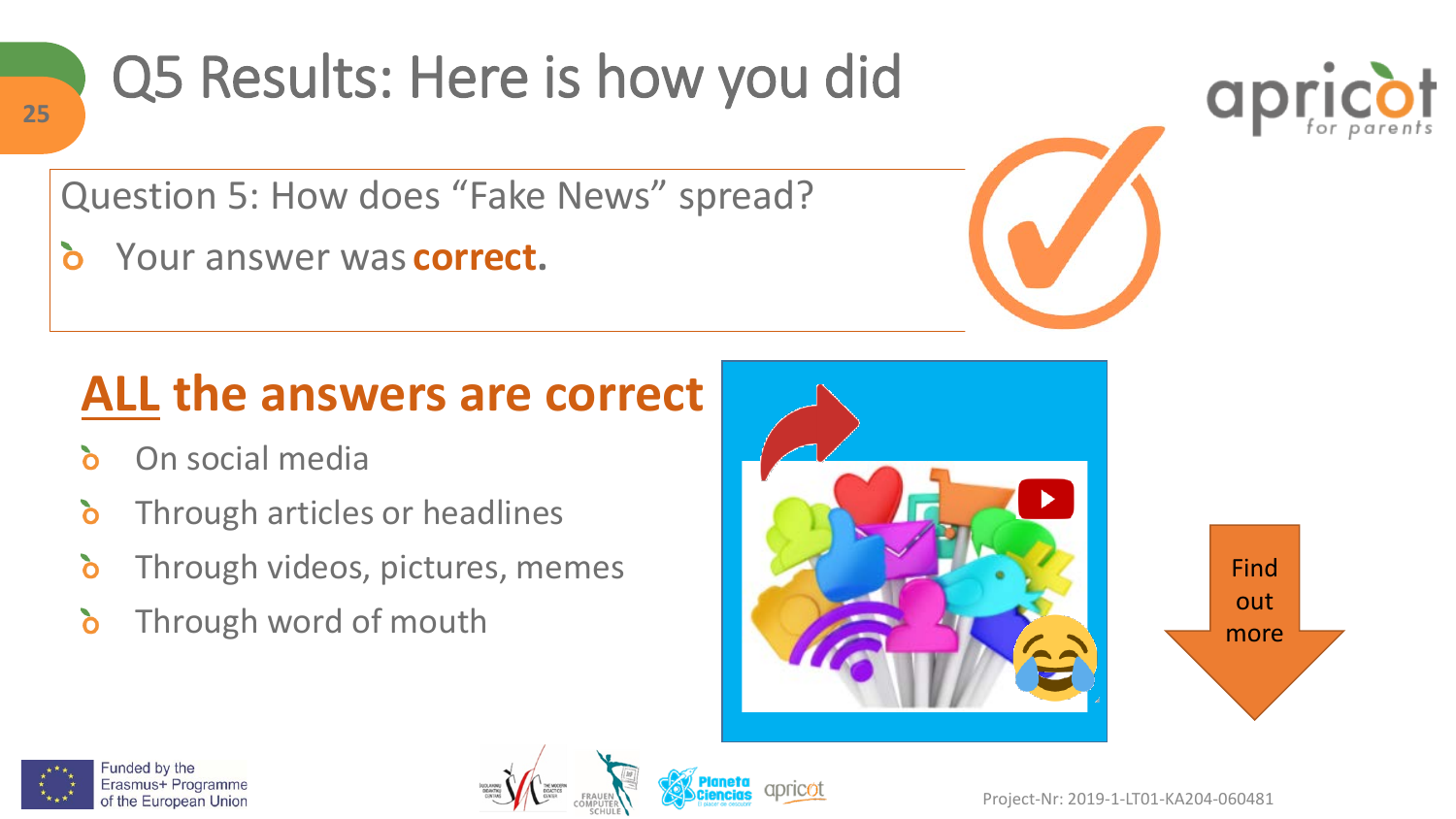# Q5. Learn and Discuss



#### **All Answers are correct!**

- **b** Fake news gains momentum when it starts to be widely circulated, often on social media.
- **b** Ensure you read posts thoroughly and weigh up how reliable they are before you 'share'.



<span id="page-25-0"></span>**26**





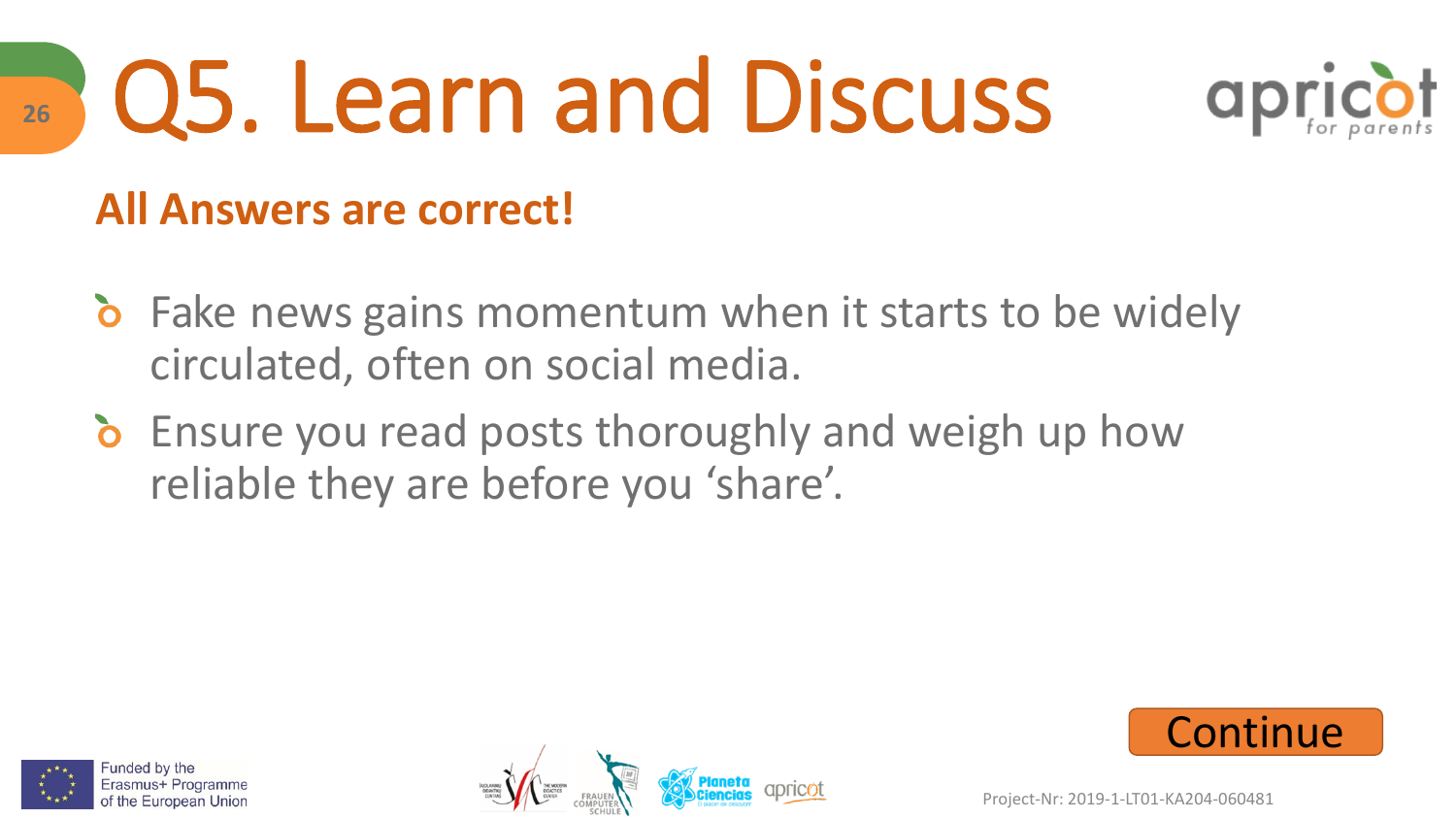<span id="page-26-0"></span>



You've come to the end of this quiz, but before you move onto the next parts, discuss the following to think about your own experiences:

- ò **Have you seen anything recently online that was fake?**
- $\delta$ **What did you do when you saw it?**





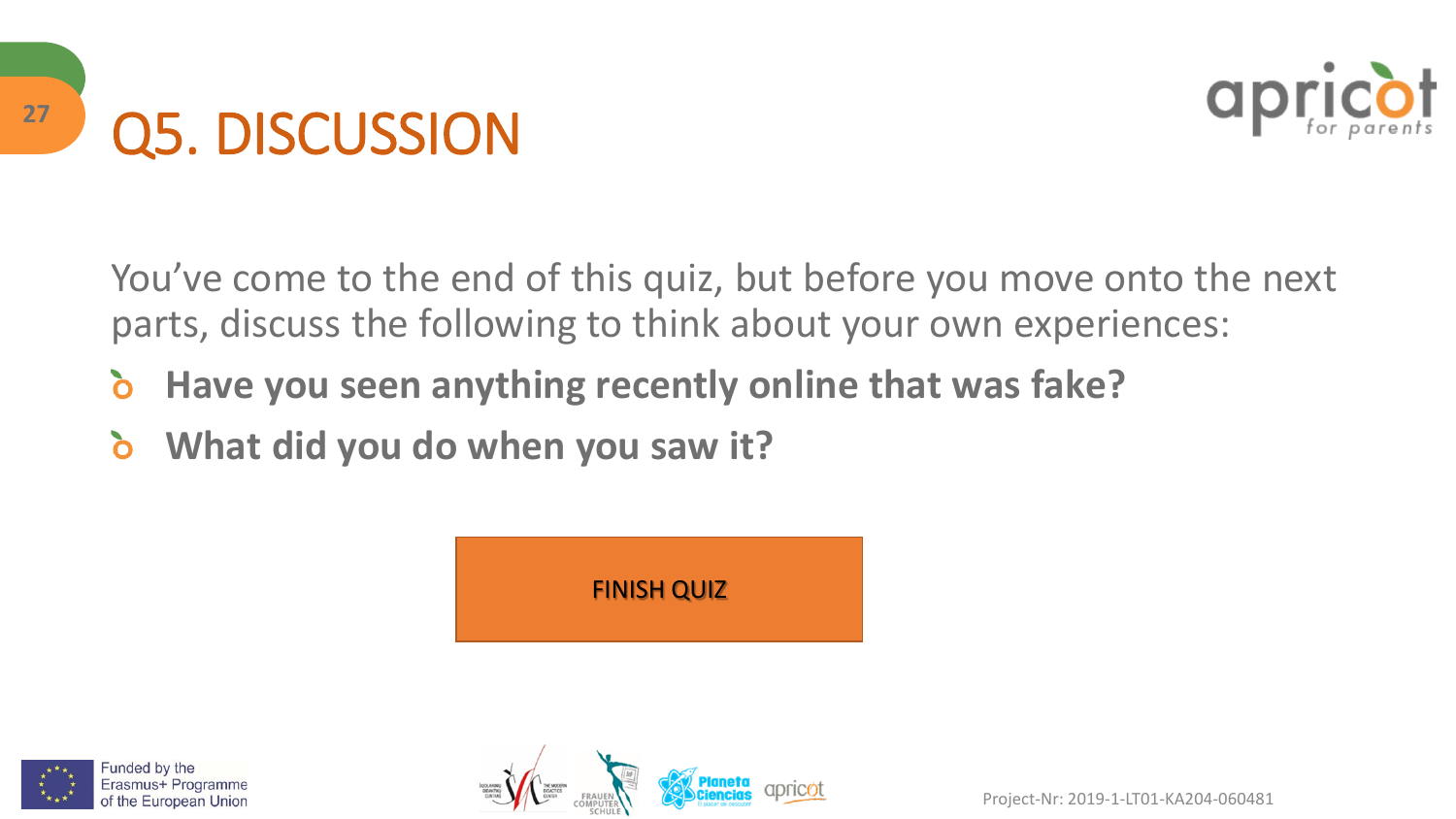## <span id="page-27-0"></span>Q5. Results: Here is how you did

Question 5: How does "Fake News" spread?

Your choice was **not correct**.  $\delta$ 

### **ALL the answers are correct**

- On social media λ
- $\delta$ Through articles or headlines
- ò Through videos, pictures, memes
- Through word of mouth Find  $\delta$